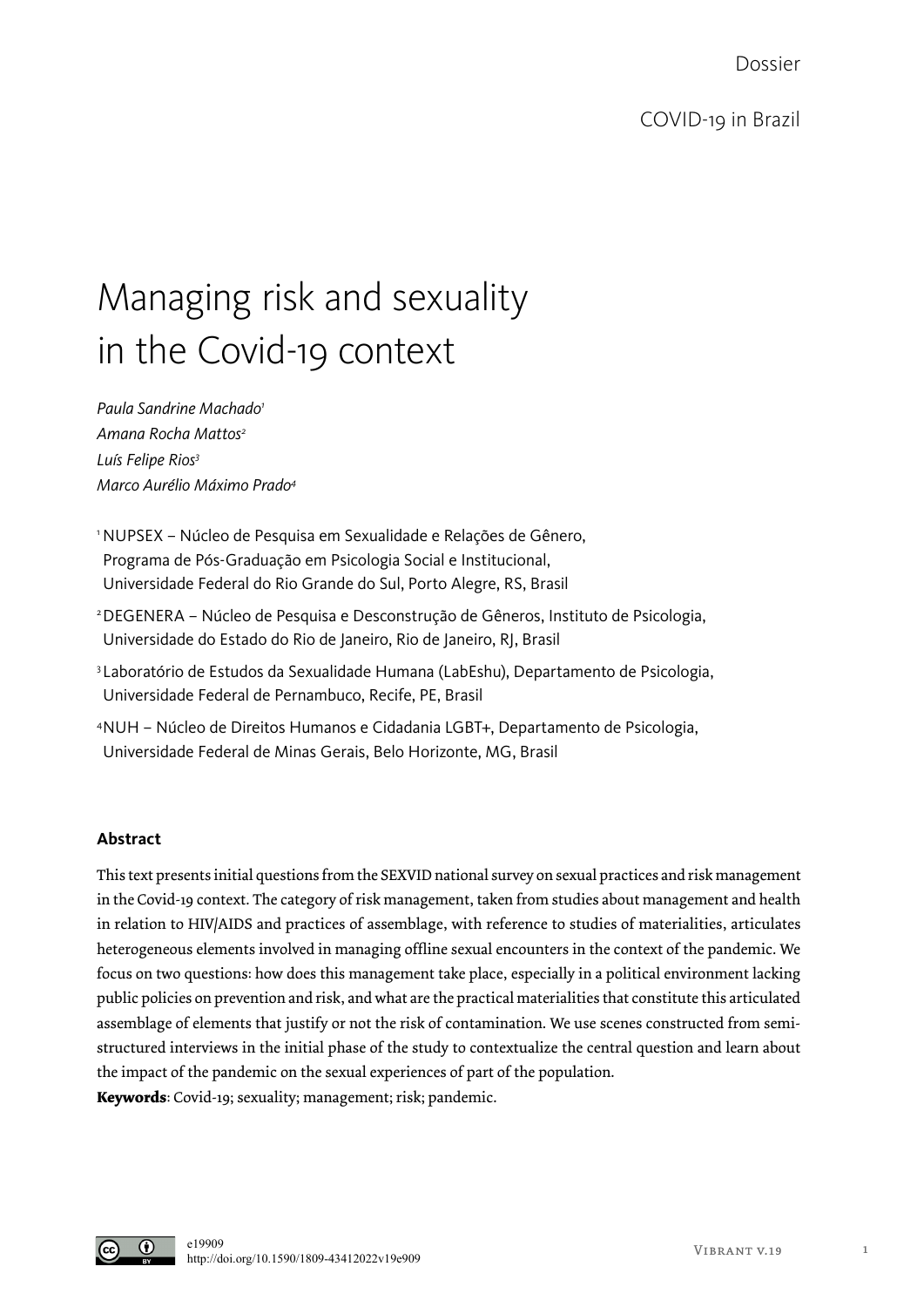# Risco, sexualidade e gestão no contexto da Covid-19

## **Resumo**

Neste texto, apresentamos questões iniciais da pesquisa nacional SEXVID sobre práticas sexuais e gestão de risco no contexto da Covid-19. A categoria da gestão de risco, retomada a partir dos estudos sobre gestão e saúde no âmbito dos estudos do HIV/AIDS e das práticas de montagem, com referência aos estudos das materialidades, articula elementos heterogêneos no gerenciamento de encontros sexuais *offline* no contexto da pandemia. Nos interessam duas questões: como se dá essa gestão, sobretudo em um ambiente político de falta de políticas públicas sobre prevenção e risco, e quais as materialidades e práticas que constituem essa montagem articulada de elementos que justificam ou não o risco de contaminação. Para tal, partimos de cenas construídas a partir das entrevistas semiestruturadas na fase inicial da pesquisa, com o intuito de contextualizar a questão central de conhecer o impacto da pandemia nas experiências sexuais de parte da população. **Palavras-chave**: COVID-19; sexualidade; gestão; risco; pandemia.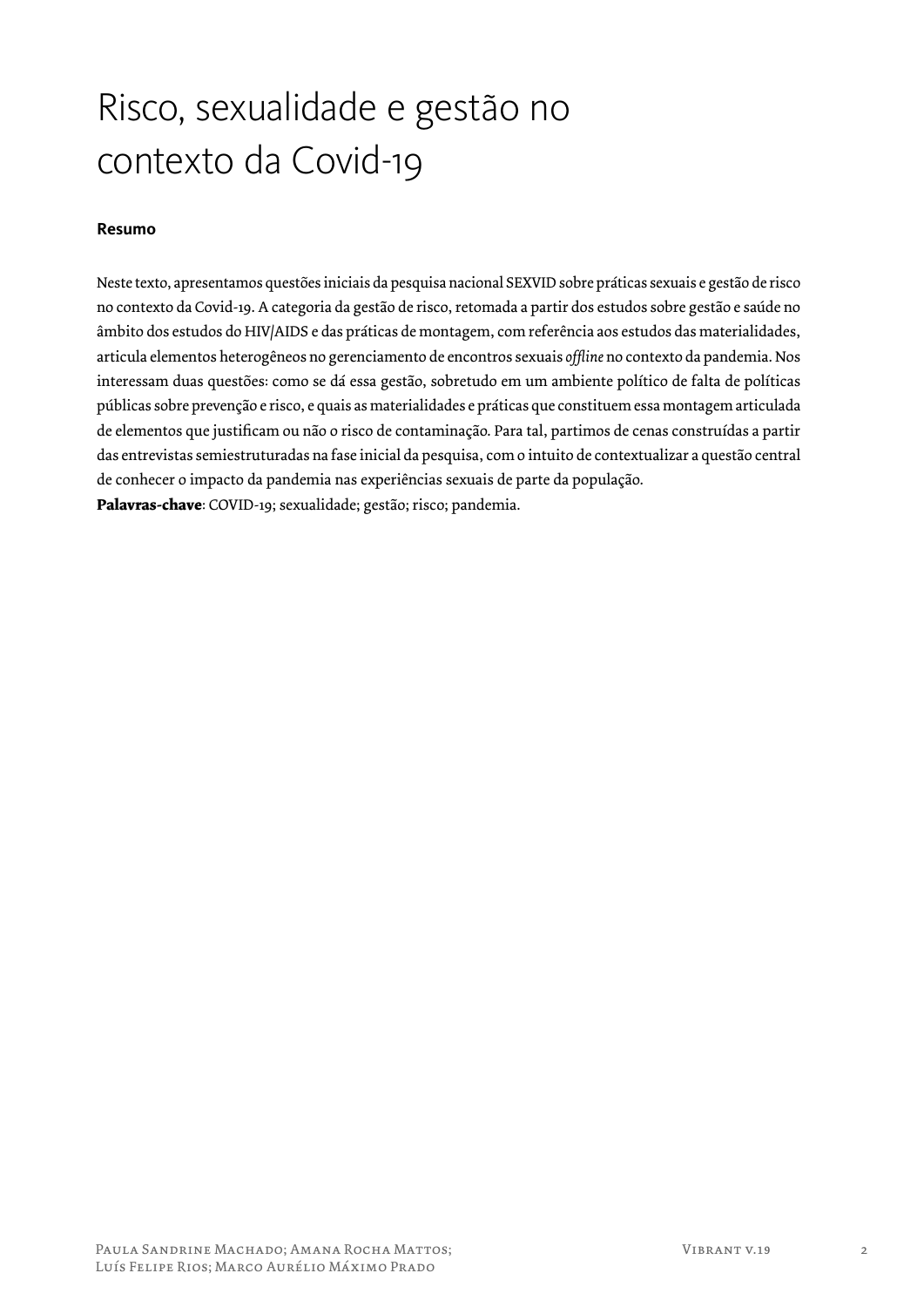# Managing risk and sexuality in the Covid-19 context

*Paula Sandrine Machado Amana Rocha Mattos Luís Felipe Rios Marco Aurélio Máximo Prado*

#### **Pursuing sexual practices in pandemic times**

Lia is a cisgender, black, heterosexual woman in her 50s. She is a professor at a higher education institution in the state of Rio de Janeiro. In menopause, "The pandemic came precisely when I'm not having my periods, and I have no uterus or fallopian tubes. I'm living alone, free. The pandemic screwed me in this regard". During the quarantine, Lia had two dates with a guy she had known since school: he is now a doctor, working on the front line. At first they exchanged many messages and nude photos until they decided to have sex. "The risk was worth it. But now I wouldn't have sex with anyone," she concludes. She says it took her a while to have an orgasm: "Worries, right? Even your orgasm is influenced by the pandemic".

Luciana, is a white, bisexual, cisgender woman, a journalist, almost 30, who lives in Minas Gerais. She spent two months during which she met almost no one. She was getting horny. So she had sex with a friend who lives with another friend. She heard they were taking the quarantine "more or less seriously". She also had a date with a guy on Tinder: in a public place. At the end, they kissed, risk taken. The second date was at her house; dinner, sex. The guy had a car, which is an important criterion for her. "If he came by *Uber*, I wouldn't have agreed". Things didn't work out with another "really handsome" guy she had a crush on. I'd been out with him several times. He insisted, she was horny, but he was an app driver. Red flags.

As a busy *Uber* driver João does not have problems in the pandemic. "Ah, sex is great". João is a heterosexual, cisgender, white, man in his thirties. Newly separated, with a young son, and living in Minas Gerais, he had various sexual partners. In the pandemic, not much changed, sometimes a date does not work out – so he tries another. He laughs and earns knowing laughter at the mechanic's shop where he was giving the interview. His car needed work.

Lê is a white, non-binary, university student who is almost 30. At the beginning of the pandemic, she was constantly sexting, only with women. With one of them, things began to get more intense. It was the best online sex she ever had. The other woman does not live in the same city, and Lê does not live alone. They' spoke with their housemates: "Is she being careful?" A couple of two women who had decided to move in together during the pandemic help friends who need a place to meet by offering the apartment of one of them in a city in Rio Grande do Sul state. The situation is controlled. Lê's girlfriend arrives from the airport first and picks up the already disinfected key at the entrance. The apartment is also disinfected, and containers with hand sanitizer are scattered everywhere. She settles in and showers. Lê arrives wearing a mask that she soon removes. They go to bed. Pandemic? "I don't even remember it". Then comes guilt, criticism, strained friendships. The other woman goes to Lê's home. They always have hand sanitizer beside the bed. They know it is not much use now, but there's no harm in washing their hands and arms while with her from time to time.

<sup>1</sup> In this article the pronouns they and there are used to refer to Lê.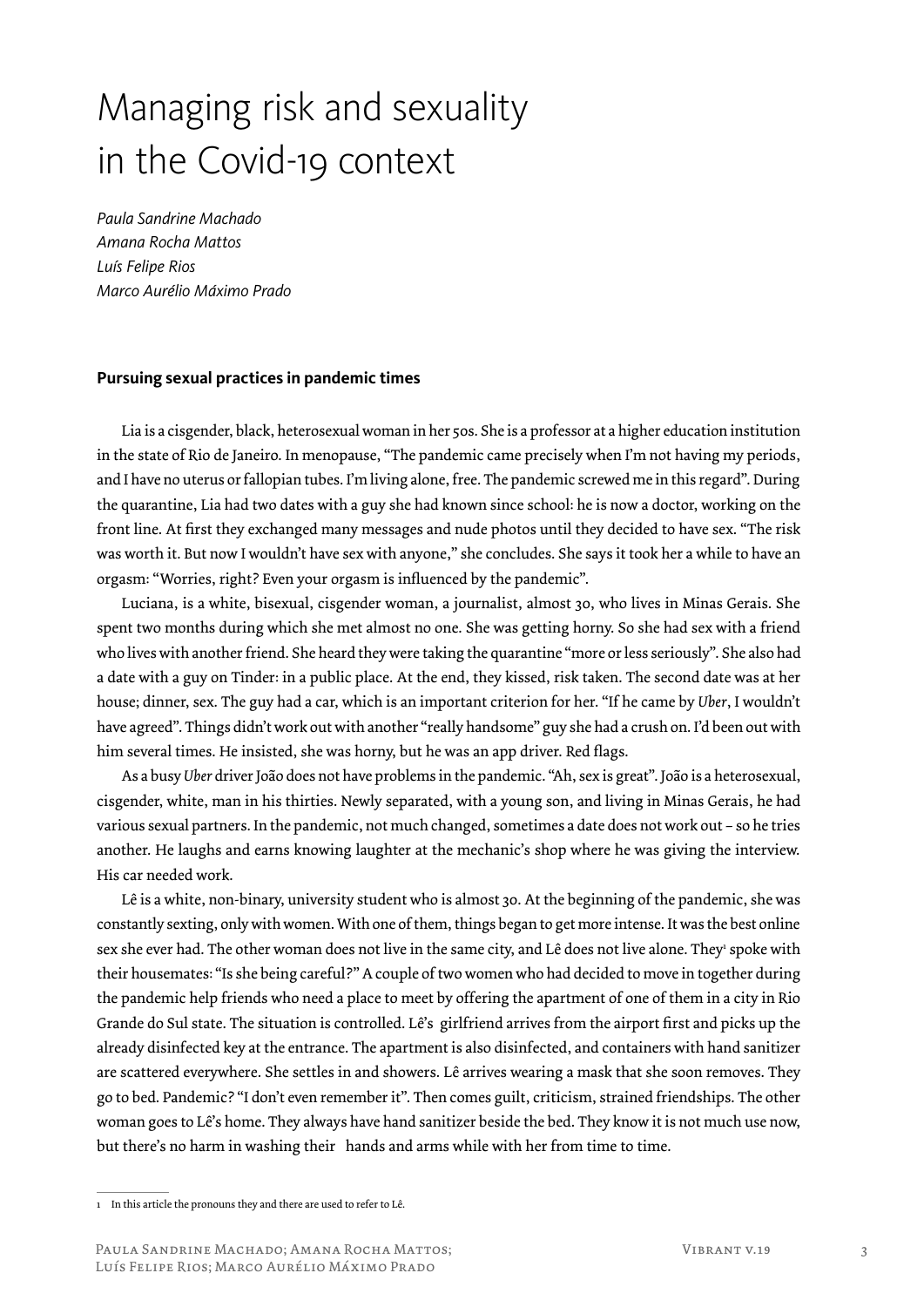Maurício is a cisgender man, gay, *pardo2* , university professor who was working remotely. He lives alone in the Amazon region. He partook in *ayahuasca* rounds to consider his sex life. For three years he had only been having sex with those with whom he had emotional affective involvement. During the pandemic he saw sperm in his urine – masturbation. He finds *Tinder* doesn't work so he activated former contacts on Facebook and Instagram. He was neurotic, getting sick. He was working hard, had submitted almost forty academic articles, but had no sex. So, after April he met with four guys without much planning. Where he lives, life is going on normally. He turns off the TV, zaps through the *Facebook* news, tries to forget the images of the mass graves. "We're already going crazy, let's go". He only leaves the house to buy food, always wearing a mask. But at his mother's, whom he visits, there is no distancing – but there is chloroquine, which she and the rest of the family, except Maurício, are taking. He had always been active in sex, but during the pandemic he has allowed himself to be passive. New experiences. "Since we're not normal, let's get laid". But not with strangers. If there are condoms, it's OK. He would wait seven days to make sure he had no symptoms until a next partner. He used multivitamins and ethnomedicine. The shaman brings teachings about life, sex, and the disease, but it's important to keep informed of the WHO bulletins he points out.

On Brazil's popular TV news magazine show *Fantástico* in May 2020, Dr. Drauzio Varella explained why mortality rates due to Covid-19 among obese people are higher. In August there was a report on the site *Catraca Livre* with the headline "Obesity can harm the effectiveness of the Covid-19 vaccine." Maria paid attention. She is a bisexual, cisgender *parda* journalist about 35, living in southern Brazil. She weighs 125 kg and is only 1.70 m tall. She takes time every morning to read the headlines on her *Facebook* and watches TV. The pandemic is raging. She turns on her phone and opens *Tinder*. She decides to deactivate it. Scientists say sex for her could be fatal.

The scenes that open this article took place in very different geographical and political contexts. They involve people crossed by varying social markers, such as gender, race, social class, regionality, generation and religion. They don't even share an online environment, the same networks, proximity, or use the same technologies for relationships or affective-sexual encounters. But they were all living in Brazil when the Covid-19 pandemic struck (Corona Virus Disease 19).

Covid-19 is caused by the Sars-CoV-2 virus and is characterized by rapid transmission among people through droplets and aerosols spread through coughing, sneezing, or speech. It can also be transmitted through contact with surfaces contaminated by the virus if individuals place their hands on their mouth or nose (Singhal, 2020). It was thus named in February 2020 by the World Health Organization, which declared it a pandemic in March of the same year (Rothan & Byrareddy, 2020). Currently, 223 million cases of Covid-19 have been confirmed worldwide, 4.6 million of which resulted in deaths.3 Data from the general panel of the new coronavirus in Brazil<sup>4</sup> show that as of September 12, 2021, there had been 20,989,164 confirmed cases and 586,558 registered deaths.

The scenes described come from informal reports and semi-structured interviews carried out between September and October 2020, which are part of the pre-field of the research that was called SEXVID.5 The study has been carried out at the national level by five public Brazilian universities,<sup>6</sup> and its general objective is to investigate sexual practices and risk management in times of Covid-19 in Brazil.7 Thus, we are interested

<sup>2</sup> Brazilian category for biracial/person of colour.

<sup>3</sup> Available at: <https://www.who.int/emergencies/diseases/novel-coronavirus-2019>. Accessed on September 12, 2021.

<sup>4</sup> Available at: <**https://covid.saude.gov.br**>. Accessed on September 12, 2021.

<sup>5</sup> For details visit the website https://www.pesquisasexvid.com/. All the authors of this article are part of the research team.

<sup>6</sup> Federal University of Rio Grande do Sul (UFRGS), Federal University of Minas Gerais (UFMG), State University of Rio de Janeiro (UERJ), National University of Brasília (UNB) and Federal University of Pernambuco (UFPE).

<sup>7</sup> The research "SEXVID - Sexualidades e Gestão de Risco no Contexto da Pandemia de COVID-19 [SEXVID - Sexualities and Risk Management in the Context of the COVID-19 Pandemic]" was approved on July 28, 2020, by the Research Ethics Committee (CEP) of the Institute of Psychology of the Federal University of Rio Grande do Sul (CAAE: 35055720.6.0000.5334).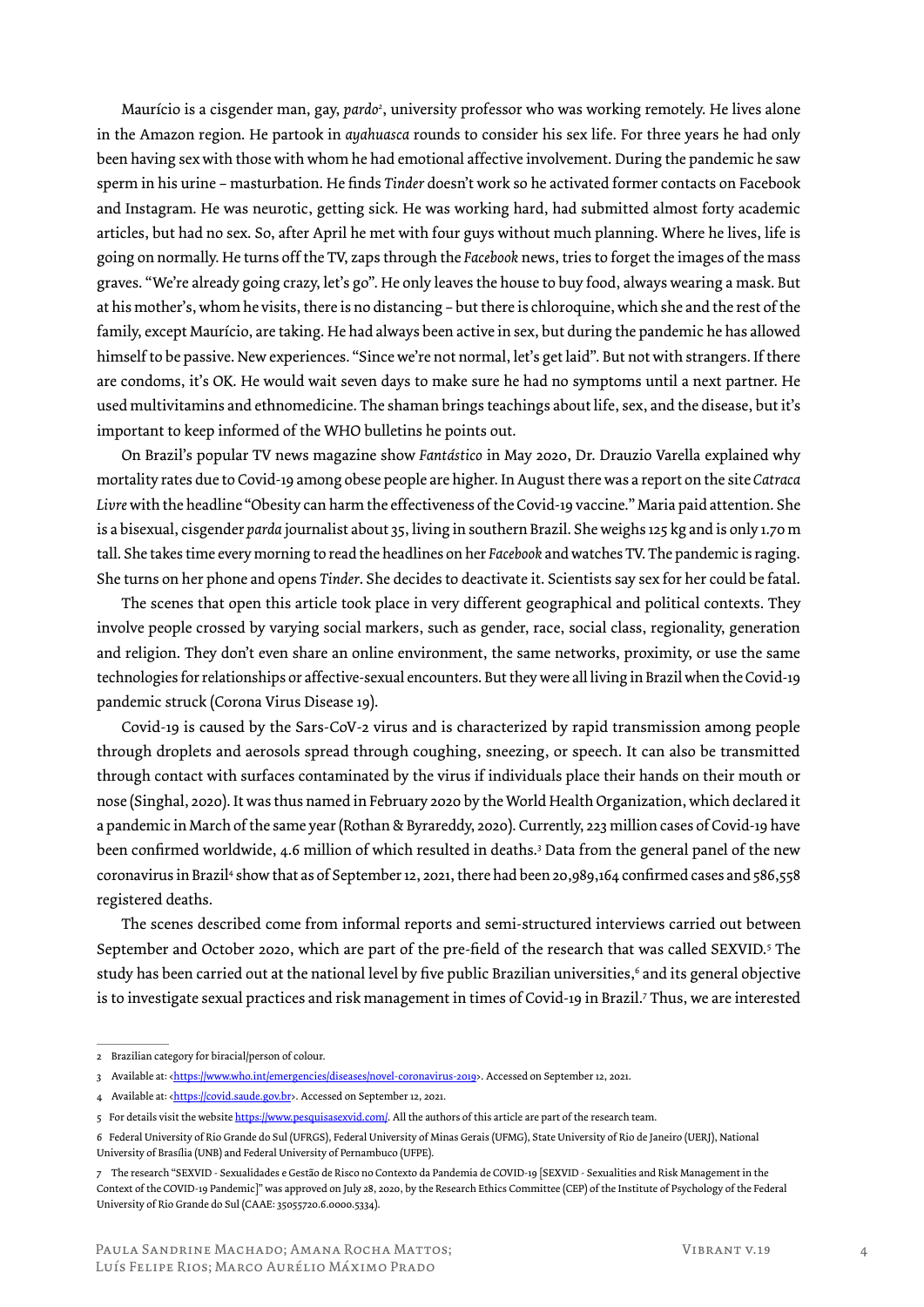in understanding how the pandemic changes the experiences of sexual practices of different groups and populations living in Brazil, identifying what they consider risk and what elements make up the management of this risk based on its framing caused by the pandemic effects. Thus, in SEXVID, we intend to analyze the heterogeneous assemblages the subjects produced, to establish risk hierarchies and risk management practices in the exercise of their sexuality since March 11, 2020, the date of the first declaration that public activities would be suspended in Brazil, in the Federal District,<sup>8</sup> and when physical distancing measures began to be promoted as the main strategies to prevent Sars-CoV-2 infection.

At the time that these narratives were produced, the curve of cases and deaths due to Covid-19 was stabilizing in the country, and physical distancing measures were being relaxed in different states. It is also worth mentioning that the municipal elections, held in November 2020 in Brazil, guided institutional policies towards the pandemic – albeit by making data about its effects invisible. Moreover, the pandemic in Brazil fell within a very peculiar political scenario that encompassed disputes over scientific and counter-scientific narratives, a lack of national coordination of sanitary measures, and a central government that has not invested in preventive political actions. The National Congress established a Parliamentary Committee of Inquiry (CPI) to investigate whether the government had committed crimes of responsibility during the pandemic.<sup>9</sup> This context is fundamental to understanding the assemblages that refer to sexual practices in times of Covid-19, which link various materialities and practices, including the management of information and the establishment of hierarchies of risks and preventive conduct.

The methodology of the SEXVID project foresees three phases: 1) pre-field, which included semistructured interviews, informal reports, and collection of informative materials on sex and Covid-19 produced by governments and non-governmental organizations or by the media; 2) digital application of closed questionnaires, and 3) in-depth interviews. All stages exclusively involve participants over 18 years of age. This text addresses the results of the first phase, especially what emerged from the various informal reports collected, as well as semi-structured interviews with seven single people who engaged in face-to-face (offline) sexual encounters during the pandemic, in a context of sanitary recommendations for physical distancing, the use of masks, and constant hand hygiene. In the group interviewed, we sought to contemplate diversity in relation to sexual orientation, gender, race, generation, and regionality.

The interviews began with a broad initial question: "How have your sexual encounters been since the beginning of the Covid-19 pandemic?" Next, we addressed what the person considered a risk at that time, how they had been managing the risk with the virus (considering partners, locations, preventive practices and substances, harm reduction practices, for example), and how they obtained information (where did they turn to for information and the media they considered more reliable). Each interview was preceded by a brief survey of self-referenced sociodemographic data (age, education, profession, race/color, income, sexual orientation, gender identity, religion).

The objective of the first phase of the investigation was to provide elements to be pursued in the following steps. We are now completing the application of the digital questionnaire through a form available on the research website. Based on the questionnaire results, in the third phase we will conduct another 30 semi-structured in-depth interviews with participants of the second phase to deepen the analysis of sexual experiences in the pandemic.

We emphasize that to minimize the risk that researchers or participants become infected with Sars-CoV-2, the entire study has been carried out exclusively online. The use of research resources in and through new information and communication technologies (ICTs) is not new and has been widely used in the field of study

<sup>8</sup> https://g1.globo.com/bemestar/coronavirus/noticia/2020/04/06/coronavirus-veja-a-cronologia-da-doenca-no-brasil.ghtml

<sup>9</sup> For more information about the CPI, see https://www1.folha.uol.com.br/poder/2021/05/grupo-majoritario-da-cpi-da-covid-ja-ve-provas-de-crimes-debolsonaro-na-gestao-da-pandemia.shtml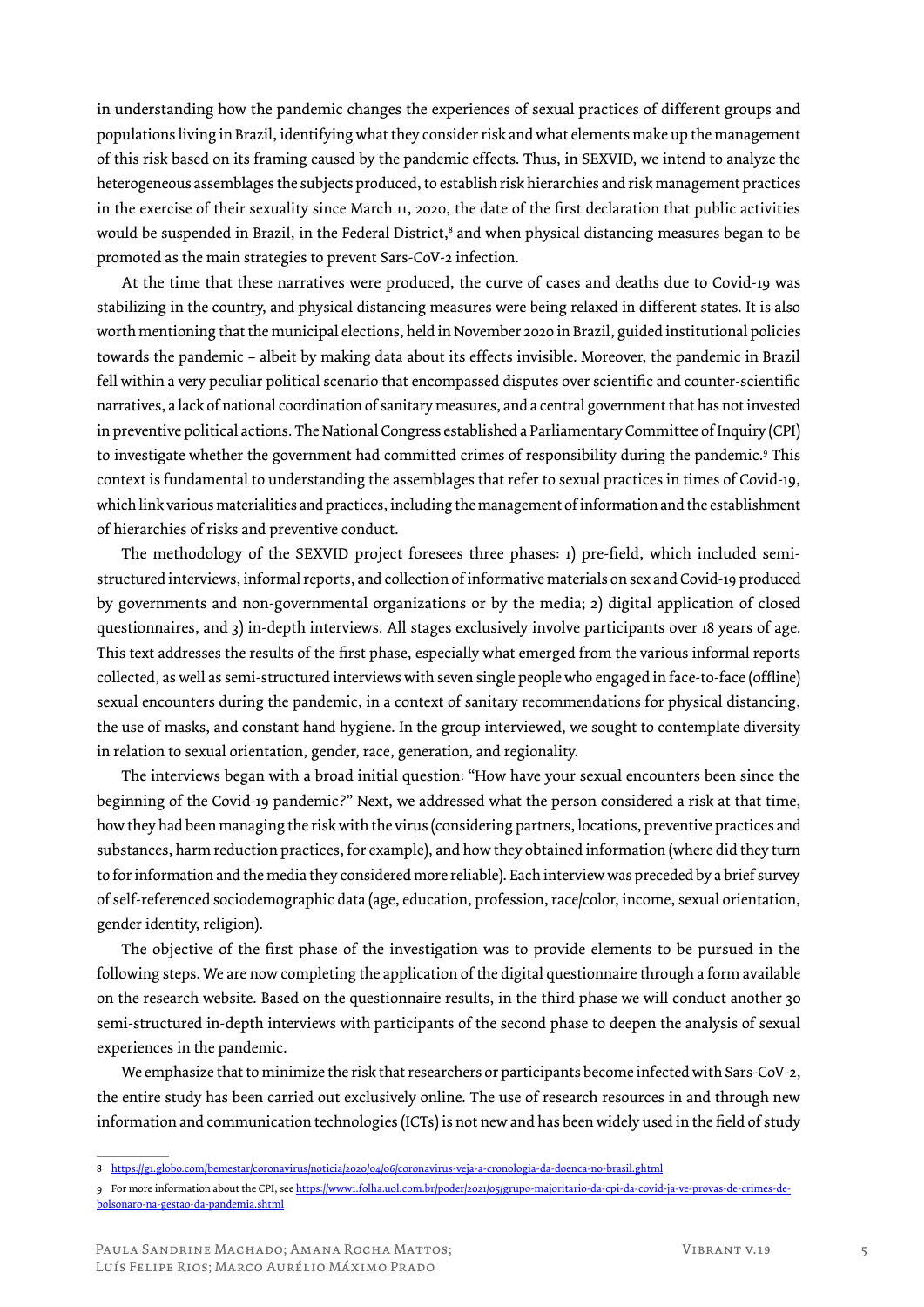of sexualities (Flach & Deslandes, 2017; Silva, 2010; Miskolci, 2013; Queiroz, 2018). These experiences in previous research certainly provide greater comfort in the use of the technical resources mentioned in the pandemic context. Nevertheless, it is necessary to recognize the limits that this form of research presents. In the first stage, when the material was collected through interviews on digital platforms and video calling apps, the first limitation is the interviewees' access to the ICTs, either to equipment and apps or to how to operate them.

This article will pay special attention to risk management as a form of assembly among heterogeneous elements. The notion of assembly refers to the concept of "coordination" proposed by Annemarie Mol (2002), which makes explicit the practical efforts to group heterogeneous and at times contradictory elements that perform reality. Such coordinations are always contextual arrangements that mobilize a series of practices to produce a certain situated stability.

Thus, from the scenes constructed in the interviews and conversations, and with the notion of assembly as a reference, we present two relevant questions for the SEXVID research in which our analyses are inscribed: the idea of risk management, which comes from HIV/AIDS studies, and the proliferation of articulatory practices between heterogeneous elements such as semiotic-material practices that seek to relate contextual and perceptual, political-social, and subjective aspects involved in conducting the coordination of desires, practices, and sexual encounters.

#### **Sexual policies and (de)governmentality**

The issue of sexual practices and risk management in the context of the Covid-19 pandemic is an element of the concern to think about sexualities considering, as mentioned, Brazil's ultraconservative political situation and the setbacks in public policies and government positions on these topics. Federal government leaders have promoted an anti-science message and expressed deep mistrust of consensual positions taken by medical specialists towards the pandemic (Rutjens, Sutton, & Van der Lee, 2018). The president widely mocked social distancing and then vaccinations. Nevertheless, on April 2, 2020 the Ministry of Women, the Family and Human Rights (MMFDH) released a booklet with recommendations for lesbians, gays, bisexuals, transvestites, transsexuals, and transgender people in times of Covid-19, which advocated online work, including for sex workers. The first version of the booklet was replaced on the same day, after extensive media exposure.<sup>10,11</sup> The revised version eliminated<sup>12</sup> explicit mention of sex workers - and therefore did not mention the offer of virtual sex services – or bath and sauna as common meeting places, and bath and sauna have not appeared in any other type of government information. However, after the booklet was revised, the message remained the same: do not break the quarantine to socialize, perform transsexualizing surgery, or have sex, whether for work or not. "Take the opportunity to read, study, and discover new talents!" is one of the recommendations on the list.

Although the Ministry of Women, the Family and Human Rights published this booklet that reduced the entire preventive policy with a reference to sexuality to that specific statement and population, reports from people from various groups about non-compliance with physical distancing for sexual meetings increasingly appeared in our personal networks and the media. We were impressed by the richness of details in narratives that described what was happening, revealing that the "non-compliance" involved much more complex elements than could be imagined, including the establishment of parameters prior, simultaneous, or subsequent to this type of decision. Forms of acting in relation to risk also took specific contours in the face of a little-known

11 The unofficial version can be accessed at: https://static.poder360.com.br/2020/04/Cartilha\_LGBT\_coronavirus-.pdf

<sup>10</sup> As indicated by the errata published by the Ministry, in which the "final version of the material" is presented: https://www.gov.br/mdh/pt-br/assuntos/ noticias/2020-2/abril/errata-2013-versao-preliminar-de-cartilha-lgbt-divulgada

<sup>12</sup> https://www.gov.br/mdh/pt-br/assuntos/noticias/2020-2/abril/Corona\_banner\_LGBT.pdf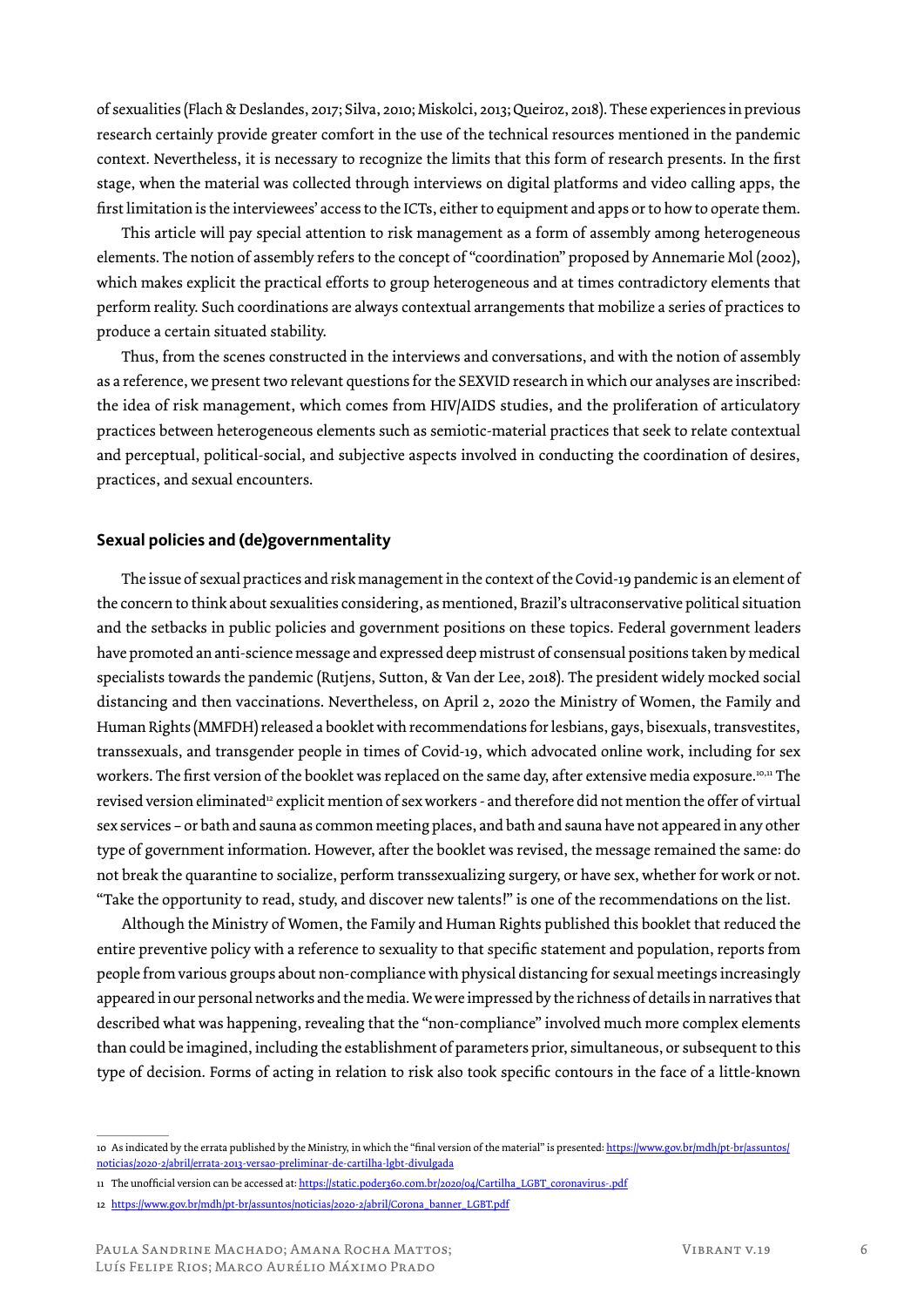virus that behaved peculiarly, especially about its transmission efficiency and how it travels between humans and non-humans, living with them and making Covid-19 extremely contagious.

Describing and interpreting the articulation of elements of different dimensions and origins in the assembly of social and sexual practices has not been an easy task in the current context of Covid-19, although we already had important clues inherited from studies on risk management in the context of HIV/AIDS (De Luiz, 2011). Among other elements, the history of AIDS and of other pandemics shows that even a global epidemic or pandemic presupposes local arrangements, i.e., it requires approaching specific contexts in which the impacts are not homogeneous (Segata, 2020). Among the approximations that can be established between the current pandemic and that of HIV/AIDS, some seem particularly relevant and go back to the path observed in the latter, such as the return of prejudices about risk and contagion (which are made explicit in references to elements such as "healthy" appearance, familiarity/proximity, risk groups) and the importance of keeping track of the changes in the profile of the Covid-19 pandemic, its increasing pauperization, interiorization, and marginalization of contagion and deaths.

In an article published on the website of the National Campaign for the Right to Education, Junqueira and Prado (2020) also draw some parallels between what they called "ethical-political management" of the Covid-19 pandemic and of HIV/AIDS. They understand ethical-political management as something that is done in a kind of game of scales, which involves articulations among very different elements, such as biomedical knowledge and practices and people's daily lives, economic, political, and legal aspects, and others. In the article, Junqueira and Prado also address the notion of "risk group," its connotation in the HIV/AIDS pandemic, and how it shifted, until landing on how Covid-19 is understood in Brazil. They show how, in the case of Covid-19, the idea of a risk group is also controversial and was not accompanied by the perspective that the virus, when in transmission, modifies its parameters of action in societies with different social, political-economic, and technological configurations (Junqueira & Prado, 2020).

We can also consider the different temporalities between the HIV/AIDS and Covid-19 pandemic. They are temporally distinct because they inhabit different political-social contexts and because there is a specific time of the virus or the history of the disease for each of them. These different contexts imply technologies, things, material articulations, engagements, and co-productions between science and the social world (Jasanoff, 2004) that enact realities (Mol, 2002). In this sense, there would be no separate and static reality of the virus and the pandemic, which is only represented by the subjects. There are multiple realities being acted upon, whose emergence depends on the practices and material arrangements that constitute them (Mol, 1999, 2002).

The characteristics of HIV transmission, a virus that spreads through bodily fluids, especially blood and sperm, and the need to create preventive strategies, have called on the sciences to better understand people's experiences, leading to a broad set of studies on sexual practices and protection against Sexually Transmitted Infections (Vance, 1995; Paiva, 2008). At this point, it is essential to recognize that, in the case of the HIV/AIDS pandemic, although in a political context that was also deeply disputed, we had important repercussions in the field of sexuality, sexual practices, and public debate on sexual policies (Parker, 2020).

Indeed, current scientific evidence does not allow classifying Covid-19 as a sexually transmitted infection. Still, the possibility of transmission in sexual situations triggers ways of dealing with the misfortune of being infected that was identified in the context of HIV prevention practices, which were different from those prescribed by public health officials (De Luiz, 2013; Silva, 2010; Grace et al., 2014; Barreto, 2018, Rios et al., 2019). Affective attachment, knowledge about a sexual partner and their habits, at times linked to the absence of apparent symptoms, were recurrent elements in the *modus operandi* for the realization of sexual encounters, in the context of HIV prevention and in the context of Covid-19, as shown by the scenes narrated at the beginning of the text.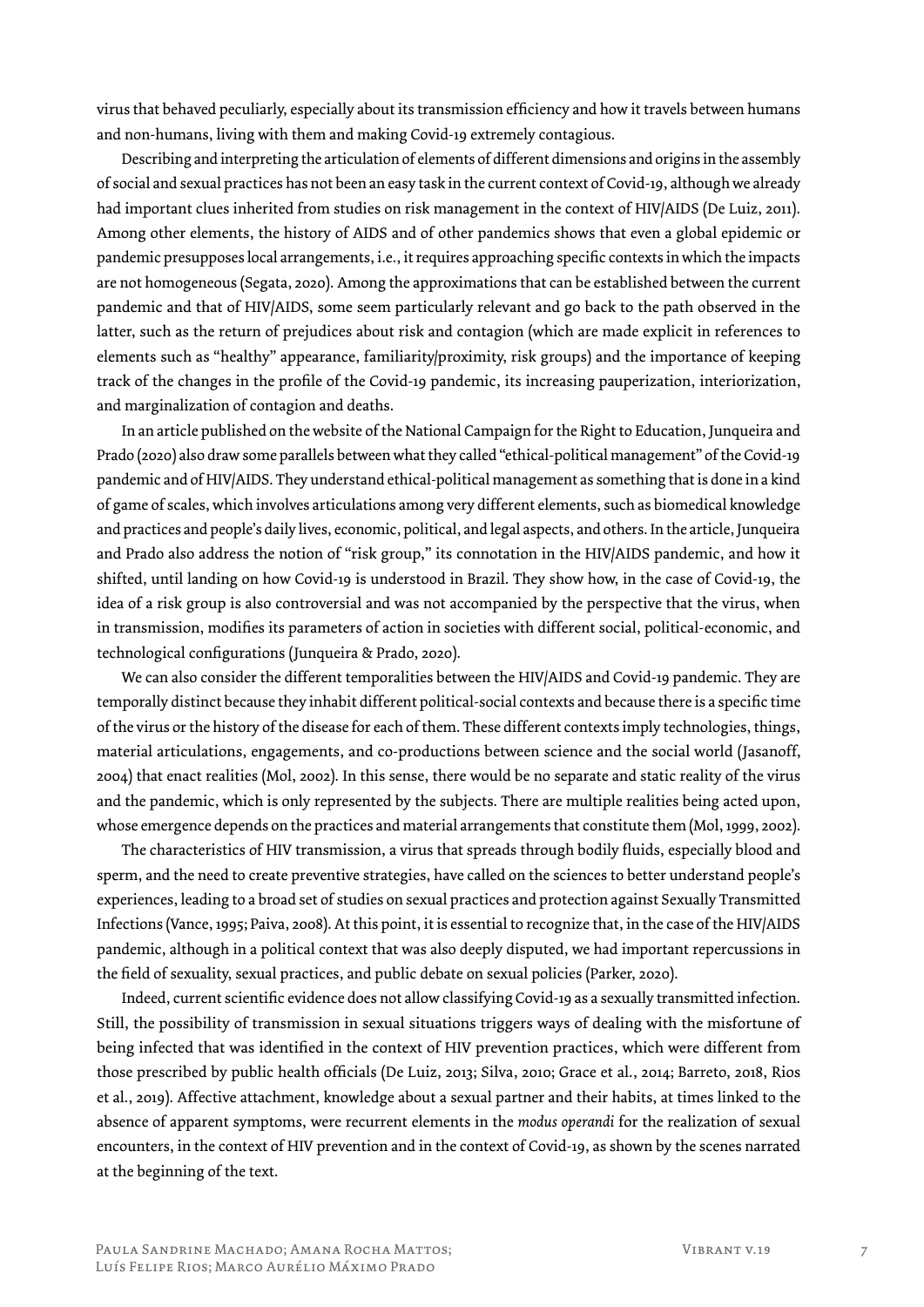The people interviewed in the first phase of the research were single and/or separated and did not live with anyone they would have sex with. We purposely sought reports from people who would supposedly need to expose themselves more to Sars-CoV-2 to establish an offline sexual encounter, to perceive how they were dealing with risk and sexual desire. In other words, we wanted to investigate the arrangements made to balance those elements, considering the changes, adaptations, and the activation of new practices, objects, technologies, or the configuration of other uses for elements already known or previously inserted in sexual practices.

When we carried out the fieldwork for this first phase, vaccines were still a distant reality.<sup>13</sup> Although some respondents, such as João, seemed not to be too concerned about the pandemic and did not mention strategies to circumvent coexistence with the virus, most of the interviewees made use of some device aimed at prevention. Not only the "most concrete technologies" available were mentioned, such as hand sanitizers and masks, but also other strategies, which appeared at times to be combined (concomitantly or not), and at times not necessarily related.

Online sex appeared in most reports as an important way to experience sexual pleasures. This dimension was important in sexual behavior before the pandemic and has been the subject of several studies (Silva, 2010; Miskolci, 2013; Zago, 2013; Queiroz, 2018). However, preliminary evidence points out that online participation in porn sites and partner search apps, sexting (sex by texting) and online sex chats increased in the Covid-19 context (Silva, Silva Jr., & Couto, 2020),<sup>14</sup> and, according to other analyses, changed over the months, in parallel with the early relaxation of physical distancing measures (Carvalho et al., 2020; Natividade et al., 2020).

Even in the pandemic periods in which we conducted the interviews, few people remained only in the offline dimension of the experience all of the time. Nevertheless, going from the "virtual to the real", although in a non-pandemic context, does not appear to be a simple process, and may involve several fears, such as being "put out of the closet" by men with homosexual practices; being raped; or even a fear that the sexual interest would not appear in the offline meeting and create embarrassment, as already described in the literature (Zago, 2013; Miskolci, 2013; Flach & Deslandes, 2017). In the pandemic context, other doubts, fears and cares emerge and are articulated with it, such as the risk that an asymptomatic Sars-CoV-2 carrier may pose (Rios, 2021).

To minimize the danger of Sars-CoV-2 infection, Lia, Luciana, and Maurício, for example, sought sexual affairs in their networks of friends and/or former sexual partners and investigated the evidence of adherence to the main protection measures more widely disseminated for the prevention of Covid-19 with those who would be part of their networks of access and trust. These indications, however, are not free of ambiguities and require the management of uncertainties. Lia, for example, was having sex with a doctor, which is supposedly a professional category well-prepared to prevent the virus; but paradoxically is also one of the most vulnerable groups, especially those doctors who were confronting the pandemic on the front lines before there was a vaccine.

For Luciana and other respondents*,* online networks and apps also served as places to flirt and search for sexual partners. At times they thought they would stay in the online dimension. However, the desire soon gave way to the investigations mentioned about compliance with preventive measures. In this way, informal checks on behavior on a suitor's social networks made it possible to "go from the virtual to the real". In Luciana's case, in addition to compliance with the quarantine, her sexual partner's means of transportation to her home was also considered important. Maria, in turn, frightened by being considered more vulnerable to Covid-19, was a little more strict, and deactivated the app for sexual encounters so she would not be tempted to go offline.

<sup>13</sup> For the starting date of vaccinations in Brazil, see https://www.istoedinheiro.com.br/brasil-aplica-a-primeira-vacina-contra-a-covid-19-apos-aprovacaoda-anvisa/

<sup>14</sup> https://veja.abril.com.br/cultura/apos-coronavirus-busca-por-sites-pornos-e-camgirls-cresce-no-brasil/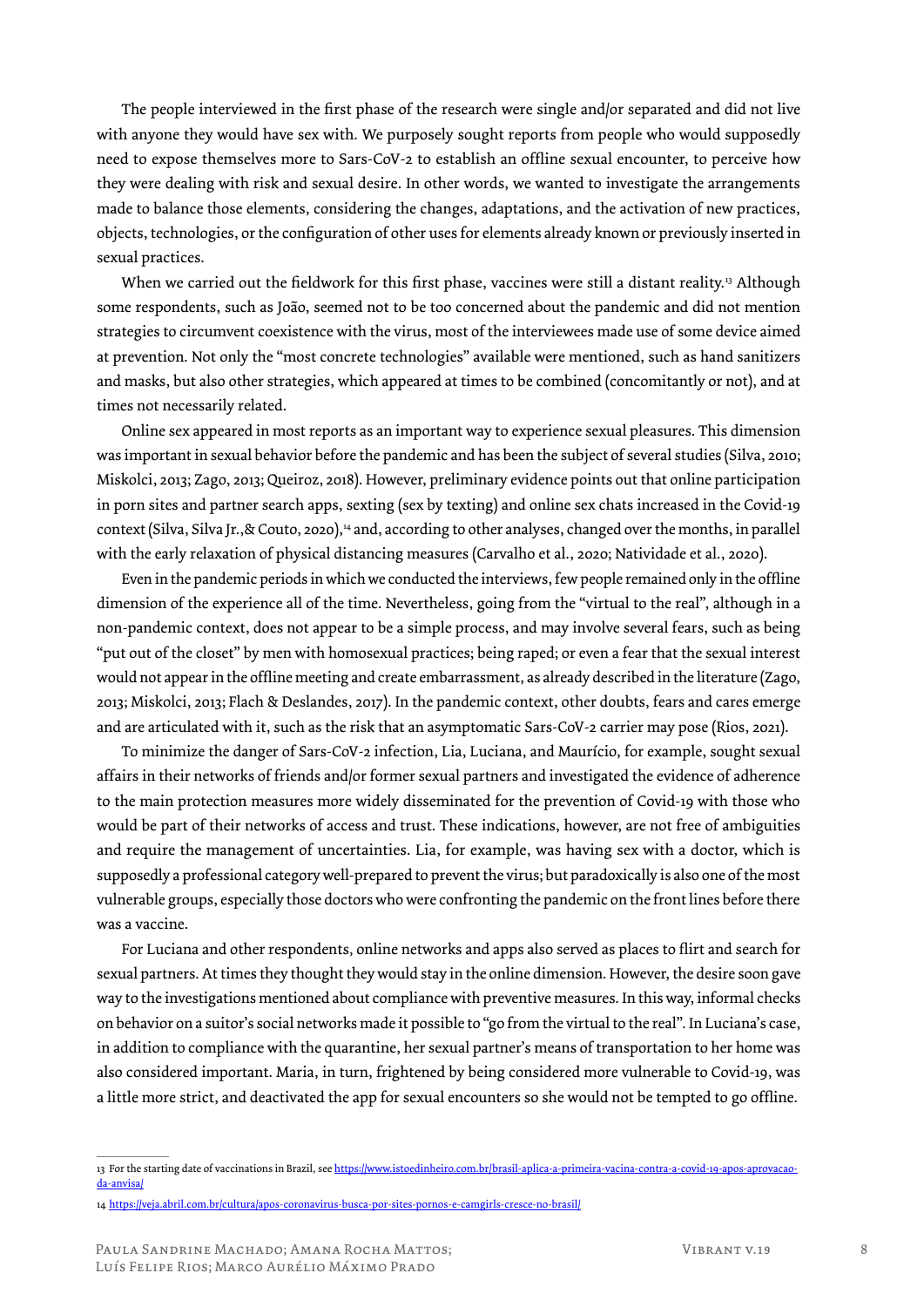It is noteworthy that the issue of sexuality in the context of Covid-19 was never an explicit subject of massive and constant government campaigns, apart from the revised booklet mentioned. In a context in which the federal government (CEPEDISA, 2021) questioned the use of masks and physical distancing for protection, religiosity, religious orthodoxy, and other elements of a moral and political dispute over scientific knowledge (Rutjens, Sutton, & Van der Lee, 2018), which had already influenced confrontation of the AIDS epidemic in the current government (Paiva, Antunes, and Sanchez, 2020), were unlikely to allow the issue of sexuality to prosper. During the pandemic the Ministry of Women, the Family and Human Rights even presented the program "I chose to wait", proposing sexual abstinence policies for young people as an additional weapon in its moral crusade on sexuality.<sup>15</sup>

The response of the Brazilian government and society to AIDS in the 1980s, 1990s, 2000s and 2010s (Parker, 2020), when biomedical knowledge guided information on modes of prevention, in a certain way also influenced the deregulation of medical standards in what is currently known by researchers as seroadaptive practices (Rios et al., 2019). Some modalities with some degree of preventive efficacy (Meng et al., 2015), such as seropositioning<sup>16</sup> and sero-choice (where unprotected sex occurs among people of the same HIV serology), were allowed to be prescribed by health professionals in a manual edited by the Ministry of Health for the implementation of Pre-Exposure Prophylaxis within the perspective of Combined Prevention (Brasil, 2017).

In the current context, people are participating in a more significant public dispute about trust and skepticism regarding scientific knowledge, where there is less consensus about what is valid in the choice of prevention strategies between medical, political and common knowledge of practices. Although political ideologies have not been identified as the only and most important factors in counter-scientific skepticism, because religious and subjective dimensions combine with them (Rutjens, Sutton & Van der Lee, 2018), in the current context, political guidelines have been an important element in the adherence to preventive health practices, as indicated in a study by Ramos and collaborators (2020).

In this context of public disputes and silencing by government in relation to sexuality, it is even more relevant to resume the discussion of risk management practices, especially in their articulation with state policies, and to analyze how they operate with scientific and counter-scientific information on health care, prevention, and treatment of diseases in the pandemic context.

#### **Materialities, sexual practices and insistent microorganisms**

The fact that there is no way to eliminate the risks of Covid-19 in daily life and that an important characteristic of the virus is its high transmissibility and potential lethality, provokes a new way of delineating coexistence with the virus, which was not foreseen in the HIV/AIDS pandemic.

In an article that addresses the pandemic and meat consumption by examining the connections between humans, animals, and pathogens, Segata, Muccillo and Beck (2020) use the notion of entanglement suggested by anthropologist Alex Nading (2013) to refer to the coexistence between these entities that build relationships with each other, given that health and disease shape some of these possible associations. Based on this we can consider that pleasure and risk also constitute possible articulations between humans and the coronavirus. For this reason it is fundamental to understand the different interlinkings of practices, as composing the subjects, viruses, and the world where they cohabit. However, in critical situations such as a pandemic, it is difficult to situate risks and vulnerabilities without incurring a reverse positioning: focusing the narrative on the virus

<sup>15</sup> See https://www.nexojornal.com.br/expresso/2021/06/15/O-apoio-da-prefeitura-de-SP-%C3%A0-abstin%C3%AAncia-sexual-de-adolescentes. Acessado em 13 de setembro de 2021.

<sup>16</sup> Seropositioning is based on the chances of HIV infection in unprotected insertive anal sex and in unprotected receptive anal sex, and the choices of sexual positions in unprotected sex are measured by the serological condition of the partners (Meng et al., 2015).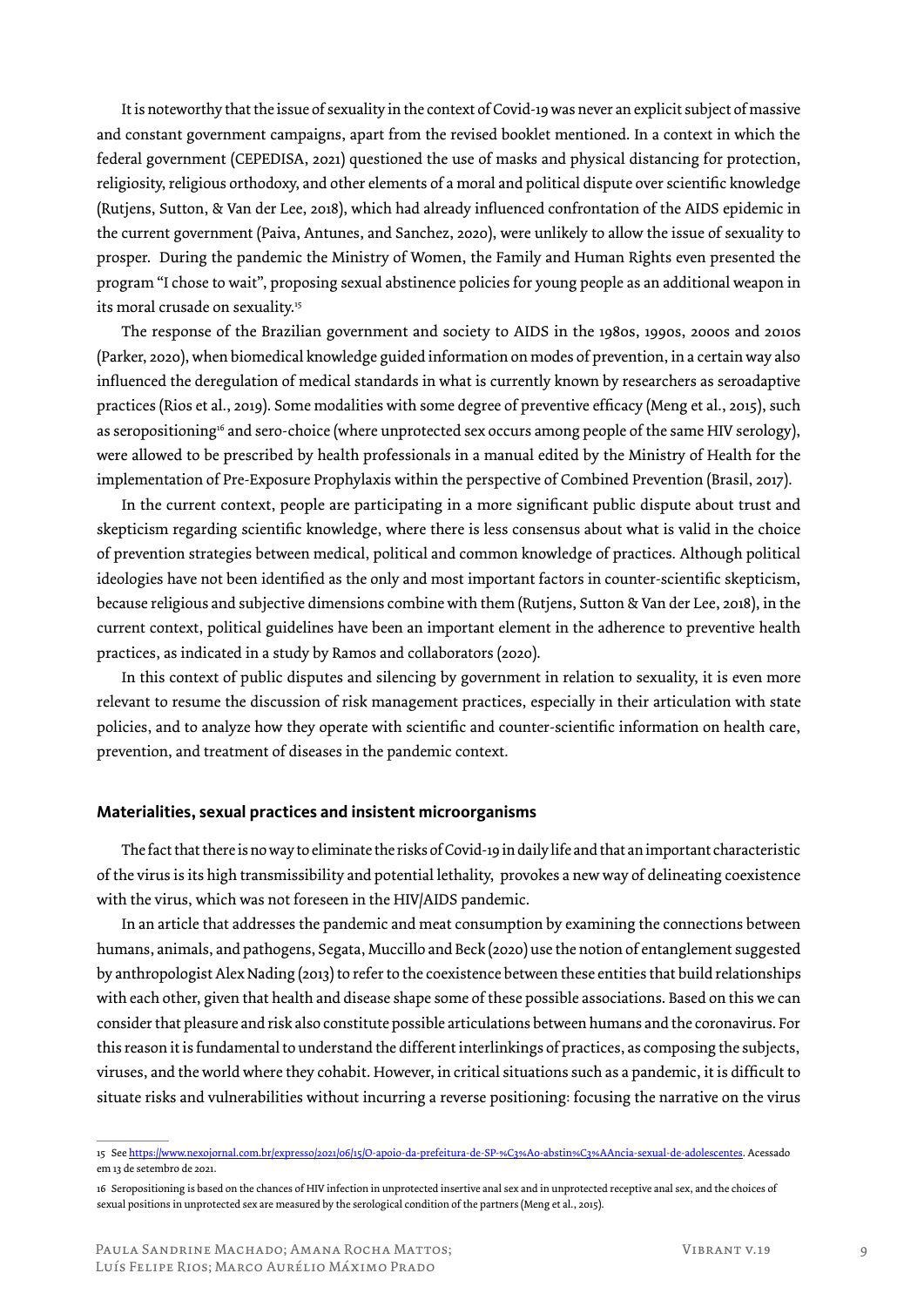so that the biological discourse of the medical sciences that highlights an abstract risk gains too much space in the discussion and we overlook an analysis about the concrete situations. Thus, we could ask ourselves, for example, to what risk does the notion of "risk groups" specifically refer to as an encompassing category. Between the risk of infection, the risk of developing the disease in an asymptomatic way, or the risk of developing it acutely and fatally, some differences are not always contemplated in overly broad and not localized definitions as is this one. We argue that by only considering the pandemic as something that occurs on a global scale, without paying attention to the fact that it is performed from situated materialities, contributes precisely to forging a naturalization and homogenization of the action of the virus, disarticulating its political action.

In the stories narrated at the beginning of this text, we realize that no one conducts management based on oneself. There is a management of materialities, an act that organizes bodies, considers knowledge in hierarchies, and involves power relations. The fieldwork carried out in the SEXVID research phase on which this article focuses indicates that people share an understanding that there is always risk involved when they decide to find partners for offline sexual practices and that there is no way to eliminate it, even if they can rationalize it, fear it, and/or simply not consider it in specific and contingent situations and actions. In this sense, the way risk management is performed will focus on sexual practices and the relationship established with the virus: it can come along with sex – in the delayed orgasm, in the alcohol next to the bed – but it can also be left out – "as if it did not exist" or as something that stays in the app driver's car, but that can be avoided or eliminated when dealing with the car itself.

The arrangements highlight the ways in which people organize more or less reliable partners, where not being in remote work and being someone known seem decisive, as well as being someone with whom they have had sex before the pandemic or who lives in a neighborhood where the graphs show that the infection and death rates are lower. The practices that elect hygienic care also stand out, even if they are not consensually recognized as preventive practices for Covid-19, such as bathing before touching the body of the other, washing specific parts of the body, or other types of care, such as drinking teas indicated by spiritualist groups or using alcohol prepared with specific herbs in the environment. We also see multiple arrangements of continuities and changes in sexual modalities and in what acts in the modulations between risk and pleasure. For example, people who had collective and group sex or related to multiple partners, and now began to have fixed contacts, even if not exclusive ones; people who returned to previous partnerships because they consider it safer; changes in patterns of activeness or passivity in sex; assessments of their own risk, such as having asthma, being considered or considering themselves obese, strong, or fragile; living with other people; having had previous experiences with other invisible elements, such as bacteria, viruses, etc.; or, even, their personal trajectory with other risks, which are often related ambiguously to the coronavirus.

It is noteworthy that when speaking about their sexual experience in times of pandemic, some people to whom we talked did not focus their narratives on the virus. They spoke, for example, about how physical distancing was making them very "horny", but when they described the meetings, they often did not mention the virus or the pandemic. They began to talk about sex, and also about fears, ranging from those that may have pre-existed the pandemic – such as the fear of relating to someone who could not be trusted or did not offer security – to those that the health scenario sometimes helped to articulate or resize - such as the vulnerabilities attributed to a fat body or the persistent stigma about homosexual relationships.

It is worth mentioning that the established arrangements also take on several dimensions. Care, in this sense, can articulate multiple components: the body itself; the body of other(s) as a potential body that poses a risk of transmission; the environment to be used; masks, alcohol, baths; Sars-Cov-2; and an infinite network of possible diseases, vulnerabilities and invisible organisms, such as HIV itself; and practices that organize these and other elements in different ways, which may be more or less recurrent, more or less planned. Such arrangements also involve very heterogeneous sources of knowledge about health, care, and Covid-19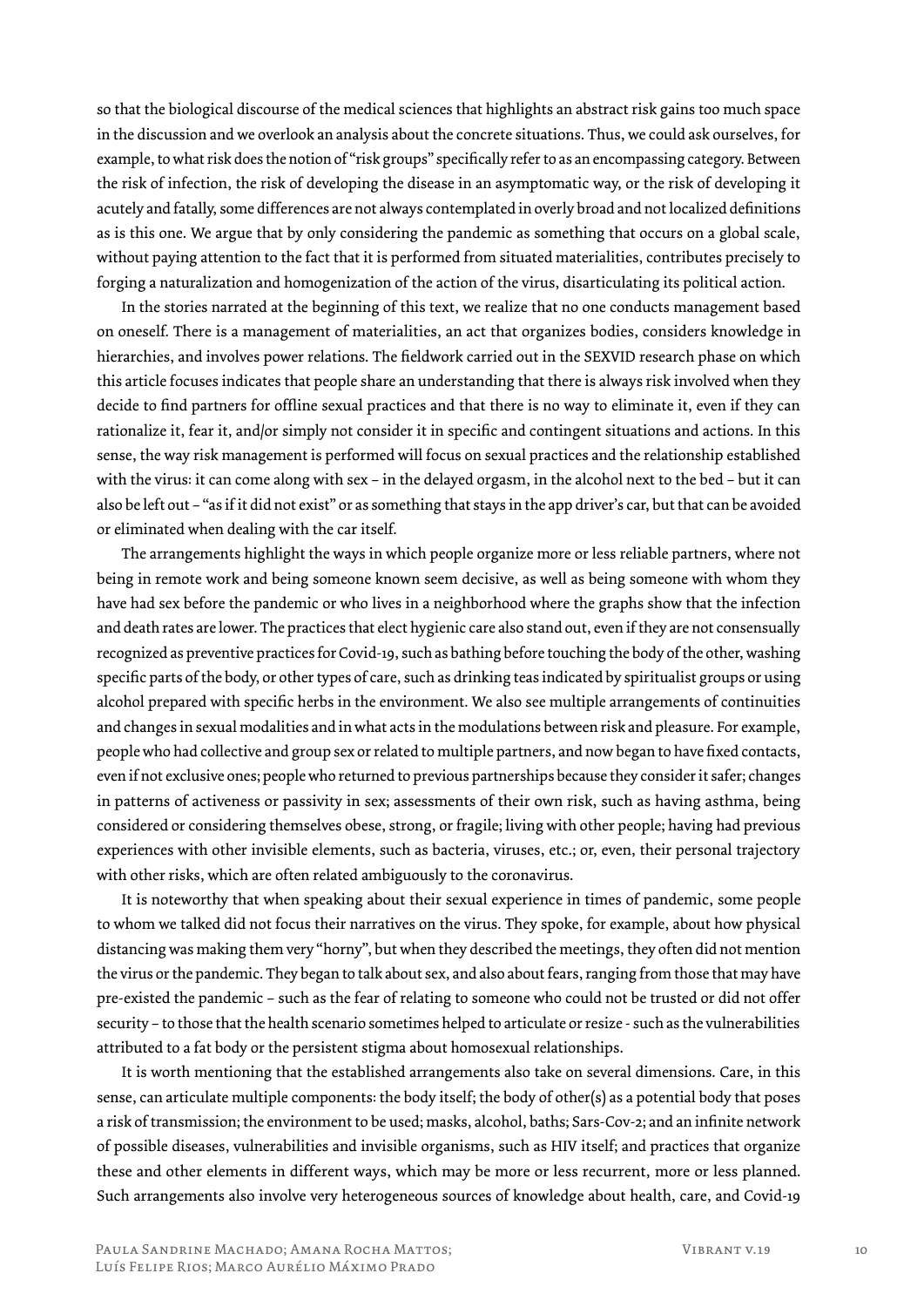(information from the WHO website, knowledge of municipal and or state announcements about the pandemic, and even information and knowledge produced by religious or ethnic groups about medical practices alternative to biomedical knowledge).

The risk management about which we have insisted in our analyses travels in this discontinuous network of practices and materialities and is not previous to but performed by them. Some elements appeared to be fundamental in the research: we are talking about a pandemic, i.e., a disease caused by a virus that travels the world and connects people, animals, and pathogens; we are talking about a virus that, in addition to traveling around the world, does so in particular ways – it has a materially distinct structure, articulates a series of instabilities and uncertainties, and disseminates rapidly through simple behaviors, such as coughing, sneezing, talking, touching contaminated surfaces, and bringing the hand to the mouth or nose; and we are finally talking about practices. The involve sexual practices, but they do not occur separated from a world of things and other practices, which a pandemic and a virus now inhabit, and traveling in discontinuous and diffuse ways reached Brazil, which along with the United States of America became one of the countries with the most catastrophic responses to the Covid-19 pandemic.<sup>17</sup>

In this context, we are interested in the assemblages practiced in sexual experiences in different populations and groups, understanding with whom or with what the experience takes place. Thus, we understand that neither the pandemic, the coronavirus, nor sexual experiences take place alone and, in this sense, one of the challenges is not only to examine people's representations or meanings they express about the virus or representations about their practices in relation to it, but to invest in how this experience takes place, is revised and reversed with this new entity in an articulation among elements that may be more or less known.

The challenge we propose would be to think less "about" the virus and more "with" the virus: sex "with the virus" and not necessarily "against the virus" or "despite the virus" – following, in this sense, what it does or causes to do and what particularities sexual activities assume in these dynamics of a world shared with other agents, in which the coronavirus lives, along with other entities. When Lia says that the pandemic screwed up the sexual freedom she achieved with menopause because her concerns affected her orgasm; when, between one movement of the body and another, in sex, Lê reaches out for hand sanitizer; when Maurício articulates in his practices teas from shamanic practices, the rationalization of the risk, systematic spacing of encounters, and WHO reports; when João continues to "hook-up"; or when another interviewee resumes a relationship and a fixed partnership with an ex-boyfriend, the question raised is: what worlds are people building "together with" and not "in spite of the virus"? Or even, what do these coexistences tell us about sexualities and morals and, more particularly, about practices, subjects, and species that must "die or live together," to use the expression used by Segata, Muccillo, and Beck (2020, p. 367).

As we have already discussed, the practices that interest us are also not separated from the history of another pandemic, with equally important repercussions in the field of sexuality: HIV/AIDS.<sup>18</sup> Thus, pandemics and sexual practices are not a new object. Inspired by Amade M'Charek (2014), we can begin with the idea that this object has a history, in which a series of elements are articulated. These include norms about sexuality and the use of the sexed body; hierarchies of risk and security; differentially distributed oppressions and inequalities, crossed by social markers of difference, such as gender, sexuality, race, and social class; relations with knowledge, with political powers and medical technologies; and other elements that are at times made invisible may return fiercely but never the same, but as another development, multiplying this object and its interfaces.

<sup>17</sup> For this comparison, see Eduardo Siqueira's interview at the link <http://www.escs.edu.br/revistaccs/index.php/comunicacaoemcienciasdasaude/ announcement/view/27>.

<sup>18</sup> Regarding the issue of AIDS being considered a pandemic by the WHO, see https://www.who.int/global\_health\_histories/seminars/presentation08. pdf ?ua=1&fbclid=IwAR0Zln5nc2Z5QDDi1Gr4eKYpevey2CQHnWEKD00GVNFoGaNwrrBPOi9D6Ts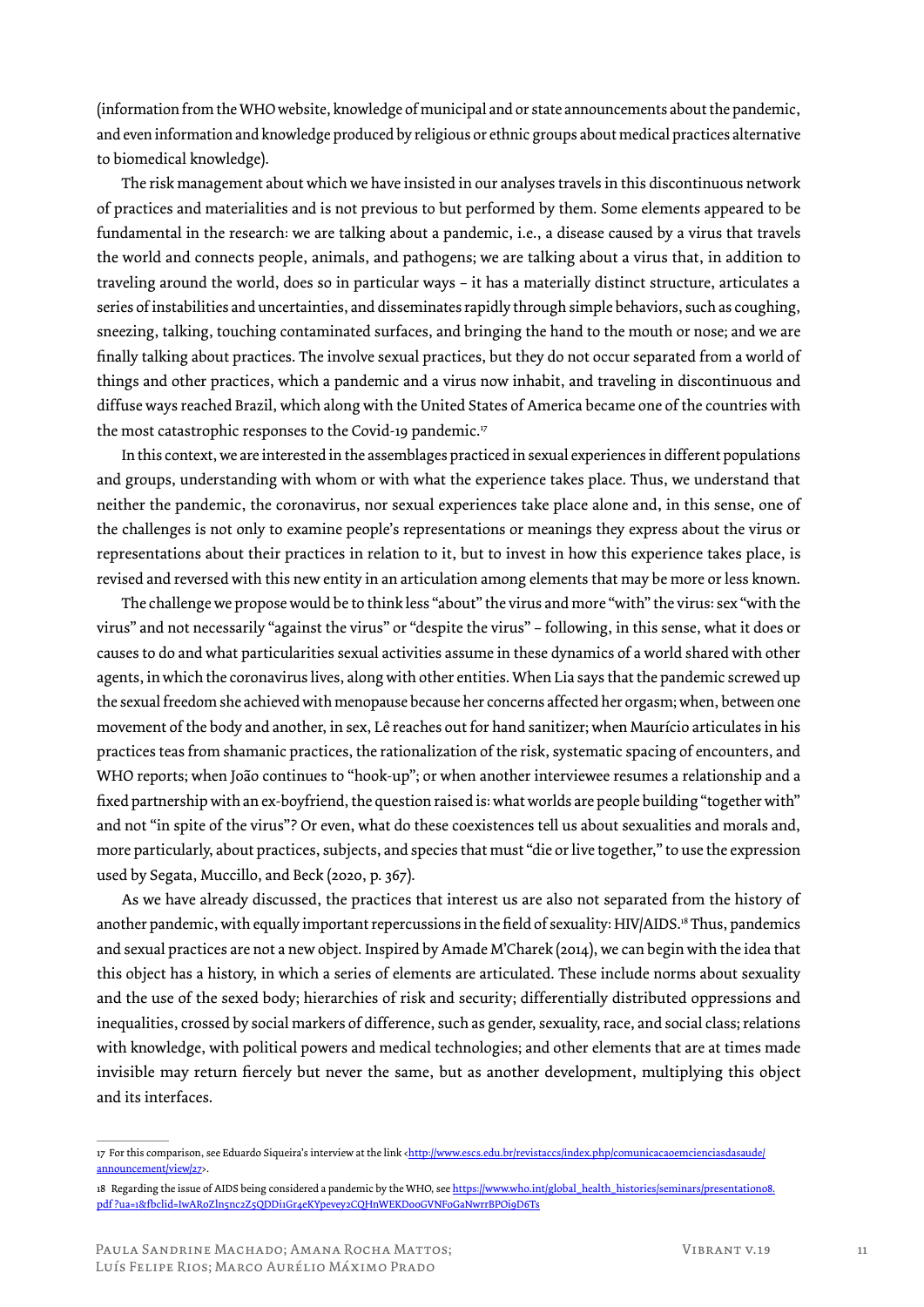### **Risk management in times of Covid-19 in Brazil**

The notion of risk management was born as an articulation of a specific calculation of probabilities and the function of government with a populational arithmetic. It was based on strategies ranging from forms of government intervention to forms of self-regulation and accountability of subjects (De Luiz, 2011). Through techniques for government intervention on the population, the notion of risk management articulated a relationship with the idea of risk in collective and public health, i.e., no longer management of life but management of risk (Castel, 1987; Spink, 2020). Risk management has become a mode of regulation and production that modern states, through scientific knowledge, especially that from the biomedical sciences, use as an argument to regulate and produce policies of care for the population (Castel, 1987). However, the principle of individual freedom, dear to the modern state, prevents this mode of control from being made explicit. Intricate devices are used for individuals to establish so-called "safe" practices. The question is how to operate the security device in which subjects act according to the call produced by the forms of government (Foucault, 1995).

"Risk", "calculation", and "safety" are key categories for the operation of this device, which deals with the education of subjects in relation to disputes over medical standards and government actions, urging them to avoid what is perceived as life-threatening (Rios et al., 2008). In the current Brazilian context, scientific information on "risks" and forms of "protection" is interpreted and offered to people so that they themselves "calculate" their exposure and transmission of the virus, so that government actions are one of the elements to be articulated in this risk management to be produced in the materialities of the experiences of the encounter with the other.

Although in the context of AIDS this perspective tended to consider the perception of risk and the expected response to it as a universal experience, ignoring social and subjective differences, in the current Brazilian context of Covid-19, it seems that this expectation suggests an inversion has taken place: it is expected that social and subjective differences act to allocate all perception and practice to the individualizing and moralizing universe of a neoliberal rationality (Brown, 2015; Cooper, 2017). Through this rationality, the notion of freedom is completely detached from any collective or responsible inflection, activating subjects to decide for themselves and for others, based on the production of governmental acts that suggest exposure to the virus as a measure to stabilize the pandemic without public coordination of a common interest for the care and preservation of lives.

The logic of risk management in the current scenario is given by the production of heterogeneous elements in a very peculiar way in relation to the Brazilian political context. Both the discourse and the practice of the federal government have insisted on increasing exposure (and not care) to expand transmissibility to attain a possible stability of the pandemic in the country, which influences the numerous assemblages that subjects make in their own administration, as we have seen in the narratives. Taken by the neoconservative context articulated with a neoliberal rationality (Cooper, 2017), which produces an important twist in the role of the state and public policies, we are interested in knowing how the elements are shaped in this possible non-exact accounting of the response to the pandemic, particularly regarding the sexual dimension. It is important to emphasize that this dimension has been strongly silenced in national public life when approached from the perspective of diversity and public policy.

We highlight that what is currently happening in Brazil, and not exclusively in the fight against Covid-19, but which spreads more broadly through different health policies (Paiva, Antunes and Sanchez, 2020), is an abandonment even of governmentality in the classic form of managing the population of modern states, in which science should be used to normatize laws (Foucault, 1995). Instead, a perspective emerges in which interpretations of the law based on shady *ad hoc* interests, should normatize science. A good example is the prescription of chloroquine as a "pre-treatment" for Covid-19, in which the federal government went as far as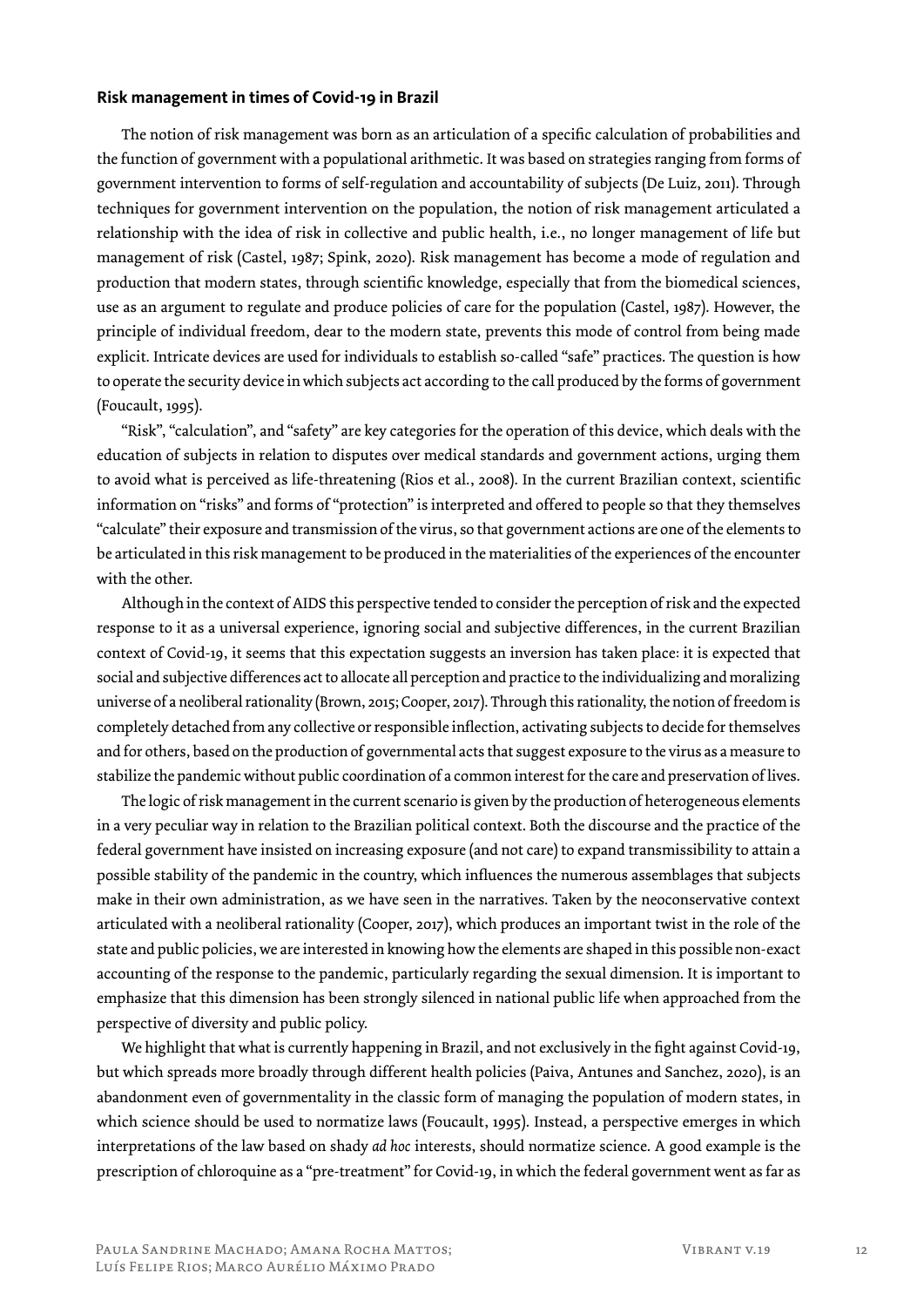expressing a desire to change the medical description that accompanies the drug to add information, without any scientific proof, that the drug would be effective in combating the disease.<sup>19</sup>

The controversies about how to protect oneself from Sars-CoV-2 involving the *Covid kit* (which included medications without proven evidence of effectiveness for Covid-19), physical distancing and the use of masks have been revised through disputes over credibility, legitimacy, and interpretation of scientific status. The Brazilian president even questioned the very status of Covid-19, calling it a simple "cold with no consequences". This field of argumentative disputes makes it complex to operate with more orthodox models of risk management, which involve respect for the dignity of the human being, and individual and collective freedoms, and which replaces solidarity as an important value for coping with injuries and vulnerabilities.

In the current context, subjects are then entrusted with a quite complex management of many indecisions, since the coordinating elements of state policy produce counter-scientific arguments and promote total exposure to transmission. Or, what is worse, engendered in the biopolitical logic that the state can offer the best path for health, they are urged by its most important representative, the president of the republic, and by the entire government apparatus put into action (CEPEDISA, 2021; Ramos et al., 2020), to conduct risk management based on undecidability (Spink, 2020), configuring an unprecedented programmatic vulnerability in the confrontation of epidemics in the country, since, in addition to failures in health care, it induces people to an enormous exposure to a mutant virus and often in a deadly way. This situation calls on us to understand the composition of the materialities articulated in these assemblages between desire and politics, bodies and viruses, vulnerabilities and risks.

It is not new for the presence of viruses or microorganisms to be associated with undesirable humans. From this perspective, the discourse on the control of Sars-CoV-2 can also be considered as a discourse on the controlled management of humans: control over humans who cross borders, those who can or should stay at home and those who can or should go out, in short, humans in their most varied daily lives and practices (Segata, 2020; Segata, Muccillo & Beck, 2020). Segata, Muccillo, and Beck (2020) draw attention to the fact that the government of microscopic life is also a government of human lives, in our case, of sexual life as part of this government.

In this sense, there are many questions that the research work should respond to: which bodies can and which cannot break the physical distancing to have sexual encounters? What practices should these bodies establish? And for which of them does coexistence in the world cause life or death? Do either the revised booklet of the Ministry of Women, the Family and Human Rights or its first version, for example, inform about this? And what about the dissemination of research on the risk of Covid-19 for obese people or the indication of sexual practices with *glory holes*,<sup>20</sup> by the British Columbia Center for Disease Control in Canada,<sup>21</sup> as a way to have less risk of contracting Sars-CoV-2 in sexual practices and meetings? And wouldn't Maria's uninstalled *Tinder* and Maurício's understanding that "since we're not normal anyway, let's have sex" be articulating forms of assemblage of risks and possible coexistence with the virus? Thus, the sanitary control of the virus becomes a control of humans who carry or potentially carry it and who can thus disseminate it, which justifies tracking their practices.

Therefore, to think about sexual experience with the virus, and not the representations about the virus or sexuality, is to take seriously its daily presence, which comes to compose, among other circumstances, sexual life. The "compounds" formed among humans, viruses, and other things are also taken seriously, placing under analysis the policies and practices that are made with and not against or despite viruses.

<sup>19</sup> https://www.cnnbrasil.com.br/politica/2021/05/11/mudar-bula-da-chloroquina-por-decreto-nao-teria-cabimento-diz-barra-torres-a-cpi

<sup>20</sup> Glory Holes are holes in the wall where you can fit your penis and have sex without any other contact. They are found in gay sex clubs around the world, including Brazil.

<sup>21</sup> Available in: http://www.bccdc.ca/health-info/diseases-conditions/covid-19/prevention-risks/covid-19-and-sex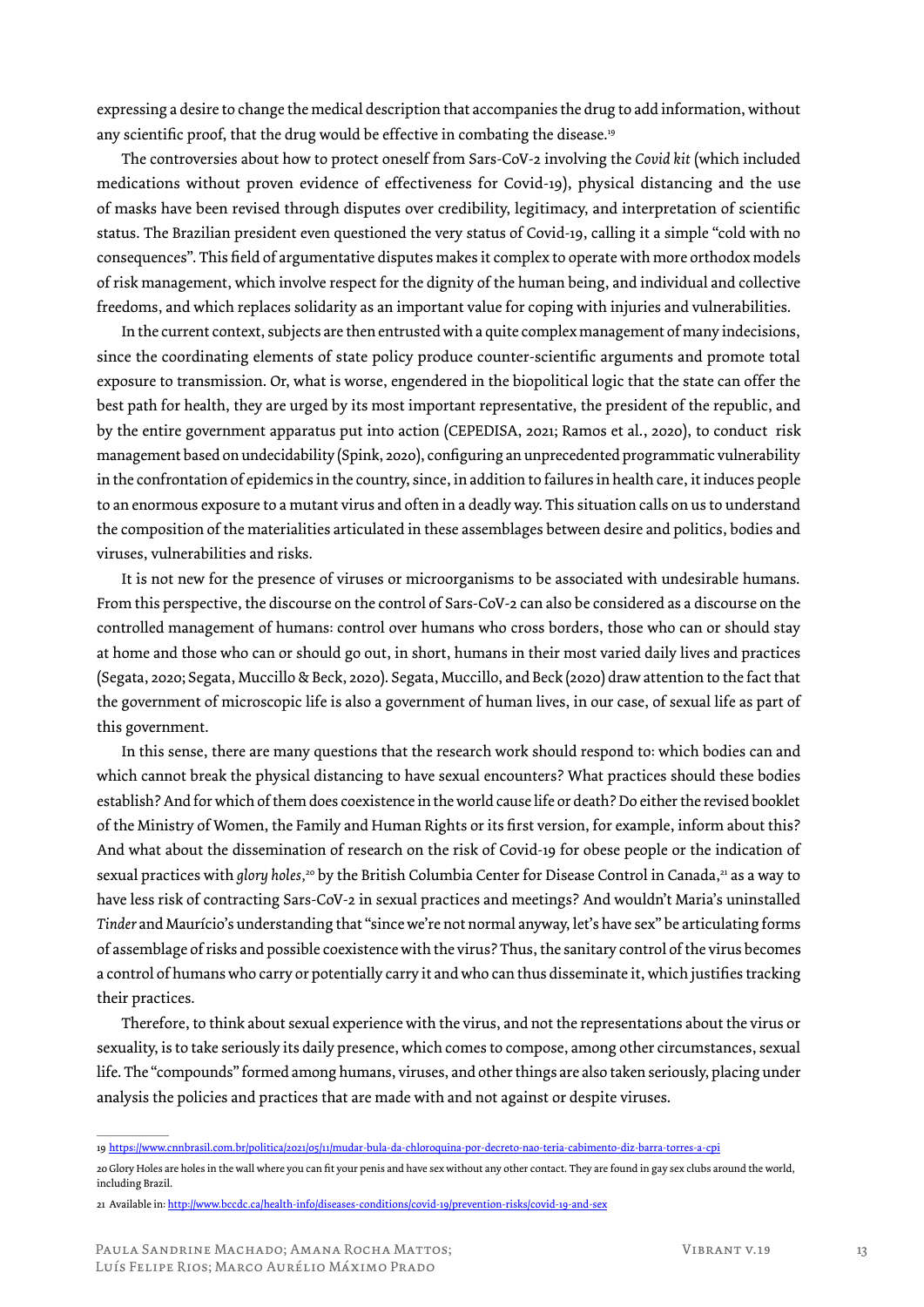Received: May 31, 2021 Approved: August 30, 2021

Translated by Jeffrey Hoff

### **References**

- BARRETO, Victor Hugo de Souza. 2018. "Risco, prazer e cuidado: técnicas de si nos limites da sexualidade". *AVÁ*., 31: 119-142. Available at: <https://www.redalyc.org/pdf/1690/169057622006.pdf>. Accessed on: 31/05/2021.
- BROWN, Wendy. 2015. *Undoing the Demos: Neoliberalism's stealth revolution*. New York: Zone Books.
- CARVALHO, Herica et al. 2020. "Síndrome gripal suspeita de COVID-19 em homens que fazem sexo com homens e se envolveram em sexo casual". *Revista Brasileira de Enfermagem*, 73(2): e20200913. <https://doi. org/10.1590/0034-7167-2020-0913>.

CASTEL, Robert. 1987. *A gestão dos riscos*. Rio de Janeiro: Francisco Alves.

- CEPEDISA (CENTRO DE PESQUISAS E ESTUDOS DE DIREITO SANITÁRIO) /UNIVERSIDADE DE SÃO PAULO). 2021. "Um ataque sem precedentes aos direitos humanos no Brasil: a linha do tempo da estratégia federal de disseminação da COVID-19". *Boletim n. 10: Direitos na pandemia.* 10: 6-31. Available at: <https://static.poder360.com.br/2021/01/boletim-direitos-na-pandemia.pdf>. Accessed on: 31/05/2021.
- COOPER, Melinda. 2017. *Family Values: between neoliberalism and the new social conservatism*. Nova York: Zone Books.
- DE LUIZ, George. 2011. *A gestão dos riscos no cenário da Aids: um estudo sobre as estratégias adotadas com homens que fazem sexo com homens em parceria causal.* Dissertação de Mestrado em Psicologia Social, PUCSP - São Paulo.
- DE LUIZ, George. 2013. "The use of scientific argumentation in choosing risky lifestyles within the scenario of aids". *Interface*, 17(47): 789-802. <https://doi.org/10.1590/S1414-32832013005000025>.
- FLACH, Roberta Matassoli Duran; DESLANDES, Suely Ferreira. 2017. "Abuso digital nos relacionamentos afetivo-sexuais: uma análise bibliográfica". *Cadernos de Saúde Pública*, 33(7): e00138516. <https://doi. org/10.15090/0102-311X00138516>.
- FOUCAULT, Michel. 1995. "O sujeito e o poder". In: H. Dreyfus & P. Rabinow (orgs.), *Michel Foucault, uma trajetória filosófica: para além do estruturalismo e da hermenêutica*. Rio de Janeiro: Forense Universitária. pp. 231-249.
- GRACE, Daniel et al. 2014. "HIV-negative gay men's accounts of using contextdependent seroadaptive strategies". *Culture, Health & Sexuality*, 16(3): 316-330. <https://doi.org/10.1080/13691058.2014.883644>.
- JASANOFF, Sheila. 2004. *States of knowledge: the co-production of science and social order*. New York: Routledge.
- JUNQUEIRA, Rogério Diniz; PRADO, Marco Aurélio Máximo. 2020. "A gestão etico-politica da pandemia no Brasil: grupo de risco e normalização da catástrofe". *Campanha Nacional pelo Direito à Educação.* Available at: https://campanha.org.br/analises/rogerio-diniz-junqueira/gestao-etico-politica-da-pandemia-decovid-19-no-brasil-grupo-de-risco-e-normalizacao-da-catast/
- M'CHAREK, Amade. 2014. "Race, Time and Folded Objects: The HeLa Error". *Theory, Culture & Society*, 31(6): 29-56. <https://doi.org/10.1177%2F0263276413501704>.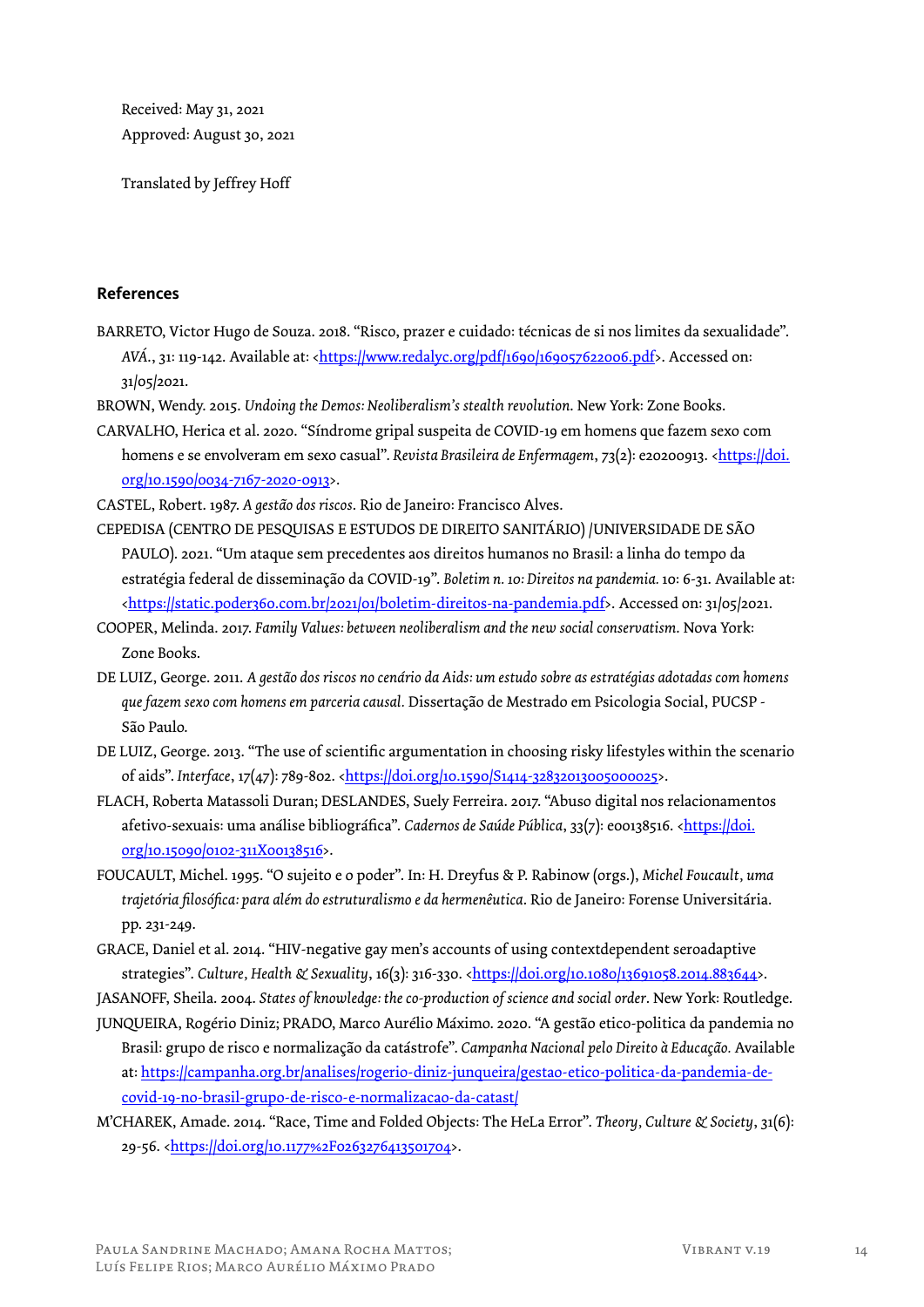- MENG, Xiaojun et al. 2015. "Relative Risk for HIV Infection Among Men Who Have Sex with Men Engaging in Different Roles in Anal Sex: A Systematic Review and Meta-analysis on Global Data". *Aids and Behavior*, 19(5): 882-889. <https://doi.org/10.1007/s10461-014-0921-x>.
- MESQUITA, Fábio. 2020. "Redução de danos". *Boletim do Instituto de Saúde*, 21(2): 10-17.
- MISKOLCI, Richard. 2013. "Machos e Brothers: uma etnografia sobre o armário em relações homoeróticas masculinas criadas on-line". *Revista Estudos Feministas*, 21(1): 301-324. <https://doi.org/10.1590/S0104-026X2013000100016>.
- MOL, Annemarie. 2002. *The body multiple: ontology in medical practice*. Londres: Duke University Press.
- MOL, Annemarie, 1999. "Ontological Politics. A word and some questions. " In: J. Law, J. Hassard (Eds.), *Actor Network Theory and After*. London: Blackwell – The Sociological Review, p. 74-89.
- NADING, Alex. 2013. "Human, Animals, and Health: from ecology to entanglement". *Environment and Society*, 4(1): 60-78. <https://doi.org/10.3167/ares.2013.040105>.
- NATIVIDADE, Marcio et al. 2020. "Distanciamento social e condições de vida na pandemia COVID-19 em Salvador-Bahia, Brasil". *Ciência & Saúde Coletiva*, 25(9): 3385-3392. <https://doi.org/10.1590/1413-81232020259.22142020>.
- PAIVA, Vera. 2008. "A psicologia redescobrirá a sexualidade?". *Psicologia em Estudo*, 13(4): 641-651. Available at: <https://www.scielo.br/j/pe/a/64cZ3VhdyLrpf6FzS8t95Mc/abstract/?lang=pt>. Accessed on: 31/05/2021.
- PAIVA, Vera; ANTUNES, Maria Cristina; SANCHEZ, Mauro Niskier. 2020. "O direito à prevenção da Aids em tempos de retrocesso: religiosidade e sexualidade na escola". Interface, 24: e180625. <https://doi. org/10.1590/Interface.180625>.
- PARKER, Richard. 2020. "Brazil and the AIDS Crisis". *Latin American History.* <https://doi.org/10.1093/ acrefore/9780199366439.013.865>.
- QUEIROZ, Tacinara. 2018. *Juventude, sexualidade e novas tecnologias de comunicação: uma etnografia no contexto escolar em Recife-PE*. Tese de Doutorado em Psicologia - Universidade Federal de Pernambuco.
- RAMOS, Guilherme; VIEITES, Yan; JACOB, Jorge; ANDRADE, Eduardo. 2020. "Orientação política e apoio ao isolamento social durante a pandemia da COVID-19: evidências do Brasil". *Revista de Administração Pública*, 54(4): 697-713. <https://doi.org/10.1590/0034-761220200162>.
- RIOS, Luís Felipe et al. 2008. "Os cuidados com a carne na socialização sexual dos jovens". *Psicologia em Estudo*, 13: 673-682.
- RIOS, Luís Felipe et al. 2019. "O drama do sexo desprotegido: estilizações corporais e emoções na gestão de risco para HIV entre homens que fazem sexo com homens"*. Sexualidad, Salud y Sociedad*, 32: 65-89. <https://doi.org/10.1590/1984-6487.sess.2019.32.05.a>
- RIOS, Luís Felipe. 2021. "Sexualidade e prevenção entre homens que fazem sexo com homens nos contextos das pandemias de AIDS e da Covid-19". Ciência & Saúde Coletiva, 26: 1853-1862. <https://doi. org/10.1590/1413-81232021265.00482021>
- ROTHAN, Hussin. A.; BYRAREDDY, Siddappa. 2020. "The epidemiology and pathogenesis of coronavirus disease (COVID-19) outbreak". *Journal of Autoimmunity*, 109: 102433. doi: 10.1016/j.jaut.2020.102433.
- RUTJENS, Bastiaan; SUTTON, Robbie; VAN DER LEE, Romy. 2018. "Not all skepticism is equal: Exploring the ideological antecedents of science acceptance and rejection". *Personality and Social Psychology Bulletin*, 44(3): 384–405. <https://doi.org/10.1177/0146167217741314>.
- SEGATA, Jean. 2020. "Covid-19, biossegurança e antropologia". *Horizontes Antropológicos*, 26(57): 275-313. <https://doi.org/10.1590/S0104-71832020000200010>.
- SEGATA, Jean; MUCCILLO, Luísa; BECK, Luiza. 2020. "A COVID-19 e o capitalismo na carne". *Tessituras:*  Revista de Antropologia e Arqueologia, 8(1): 354-373. <https://doi.org/10.15210/tes.v8i1.19730>.